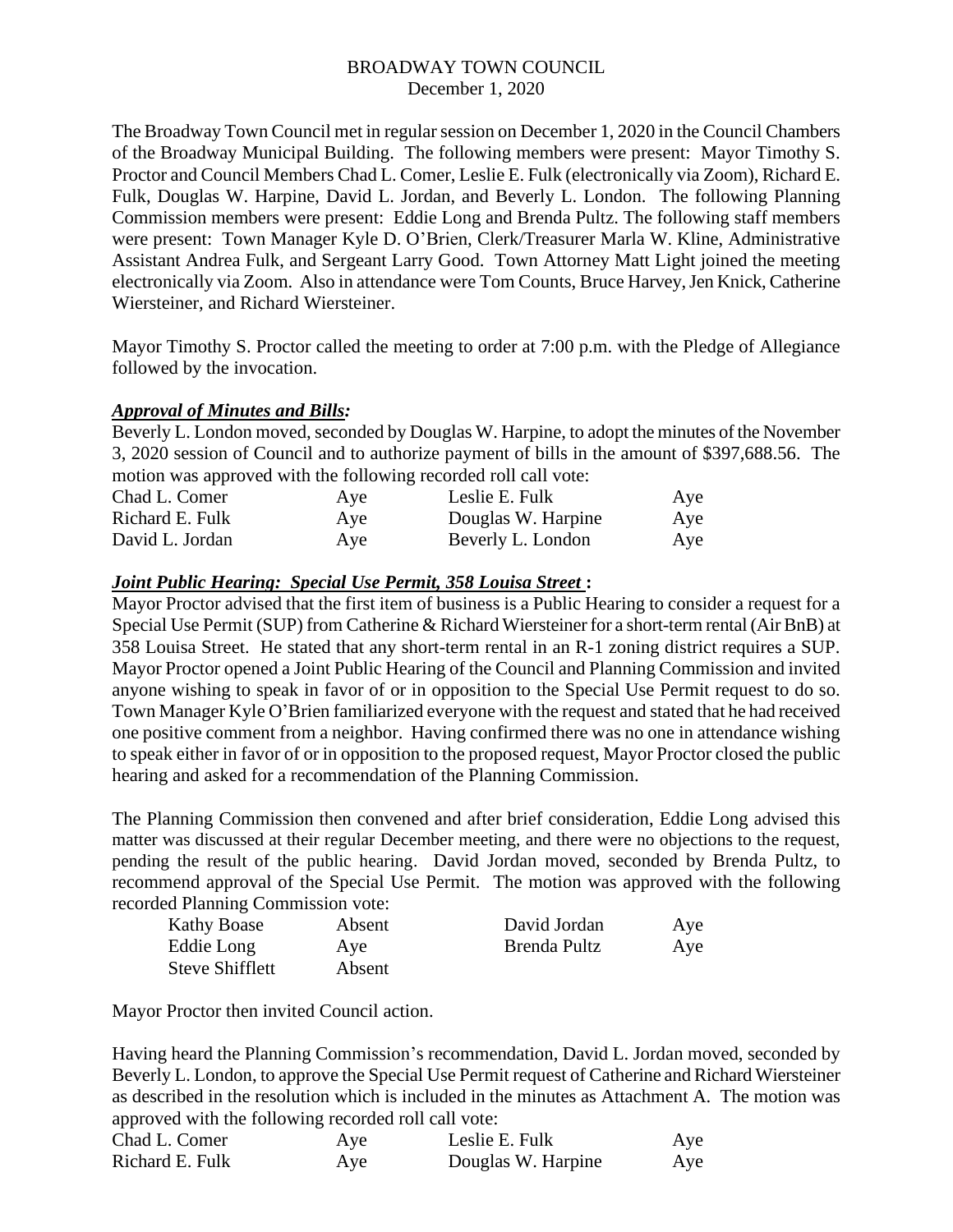David L. Jordan Aye Beverly L. London Aye

# *Presentation- FY 2020 Audit***:**

CPA Bruce Harvey of YNBP & Company provided a presentation of the Town's audit for FY2020. Mr. Harvey began by complementing Town staff on their excellent record-keeping which greatly aides the auditing firm in conducting the annual audit. Mr. Harvey advised that each member has been provided a copy of the Financial and Compliance Reports for the year ending June 30, 2020. He then highlighted various items throughout the audit report and reviewed the funds associated with the Town's governmental operations. He stated that the Town continues to be in a good financial position and reviewed changes in revenues and expenses as outlined in the budget. He commended Town staff on their continued implementation of good practices, as well as the Town itself on its stable financial position. Mr. Harvey concluded by offering to answer questions anyone may have.

Mayor Proctor thanked Mr. Harvey for the presentation and acknowledged the continued efforts of Town Manager Kyle O'Brien and Clerk/Treasurer Marla Kline in the daily handling of the Town's financial operations.

# *Continuity of Government Ordinance***:**

Mayor Proctor presented AN UNCODIFIED EMERGENCY ORDINANCE ACKNOWLEDGING THE CONTINUED EFFECTS OF THE NOVEL CORONAVIRUS PANDEMIC, MAKING CONTINUED PROVISIONS FOR THE CONTINUITY OF THE TOWN'S GOVERNMENT AND OPERATIONS DURING THE PENDENCY OF THE EMERGENCY OF THE PANDEMIC, AMENDING THE TOWN'S EMERGENCY CONTINUITY OF GOVERNMENT ORDINANCE ADOPTED ON APRIL 2, 2020, AND PREVIOUSLY AMENDED ON SEPTEMBER 1, 2020, AND FOR OTHER PURPOSES. Town Attorney Matt Light explained that this is simply an extension of the previous ordinance adopted which provides the flexibility, although not mandatory, for the Council to meet electronically. Chad L. Comer moved, seconded by Richard E. Fulk, to adopt the ordinance as presented. The motion was approved with the following recorded roll call vote:

| Chad L. Comer   | Aye | Leslie E. Fulk                                                      | Aye |
|-----------------|-----|---------------------------------------------------------------------|-----|
| Richard E. Fulk | Aye | Douglas W. Harpine                                                  | Aye |
| David L. Jordan | Ave | Beverly L. London                                                   | Aye |
|                 |     | A copy of the ordinance is included in the minutes as Attachment B. |     |

# *Old Business:*

Mr. O'Brien reported on the following items:

- **Hartz Water Tank:** Painting has been completed; members were reminded this project was fully funded by Pilgrim's Pride.
- **Heritage Park playground:** Equipment has been installed. Several issues associated with the paving of the walking trail are being addressed.
- **Linville Avenue paving:** It is the goal to have paving of this street completed prior to the seasonal shut-down of asphalt plants. Additionally, streetlights are in the process of being installed.

# *Committee Reports:*

# *Parks & Recreation Committee:*

Chairman Doug Harpine advised that his committee has recommend the addition of four decorative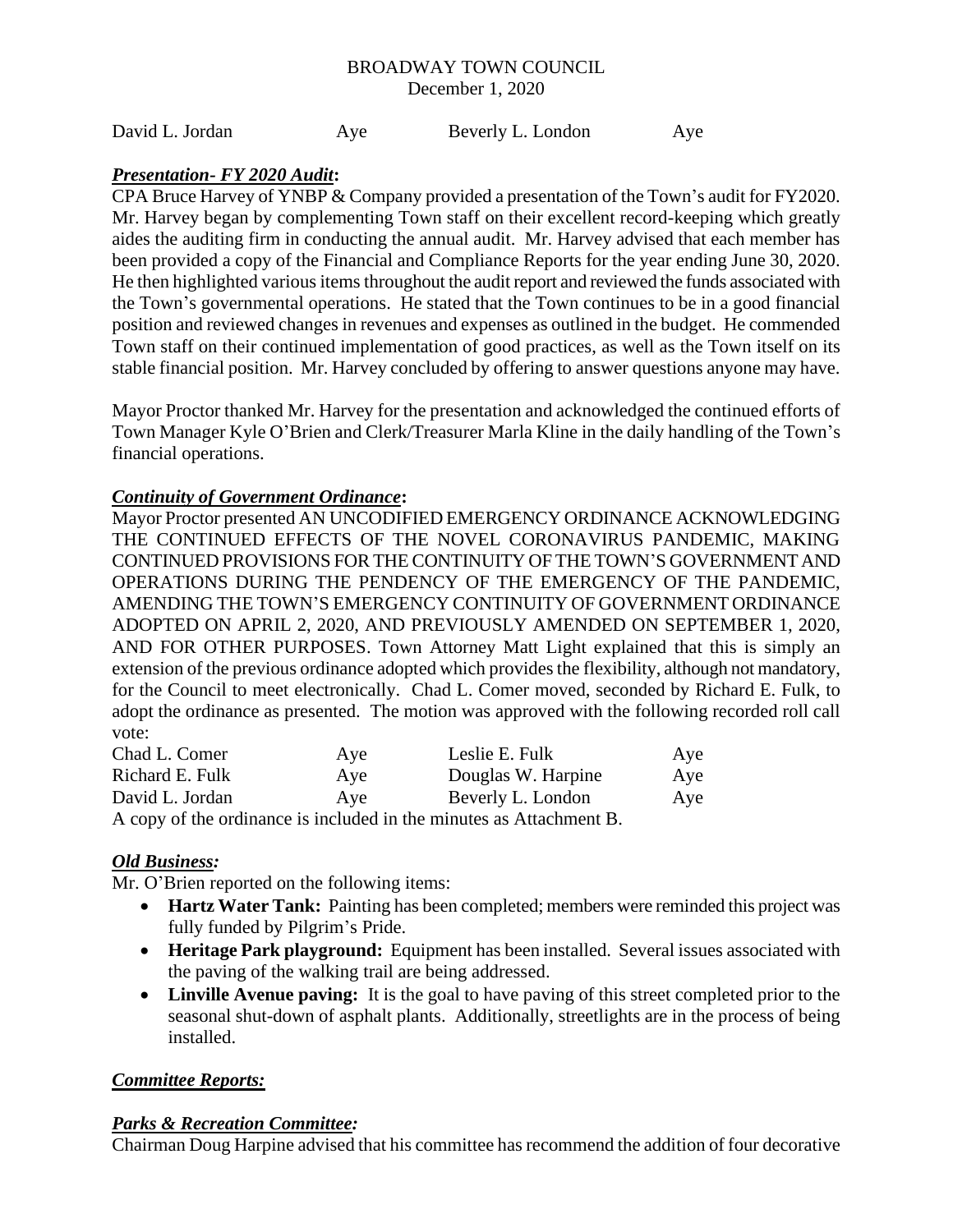lights at Heritage Park

# *Finance Committee:*

No report.

# *Personnel/Police Committee:*

Sergeant Larry Good reported that the Town's newest police officer, Kolby Walters, began last week and is doing very well. He also advised that part-time officer Patrick Tate who was shot four times while working for the Town is recovering at home and is receiving a lot of community assistance.

Mayor Proctor commended Mr. O'Brien, Sergeant Good, and Police Chief Doug Miller in the entire manner in which the shooting matter was handled. Mr. O'Brien extended full credit to Chief Miller and Sergeant Good; and everyone concurred how thankful to be included in the Mutual Aid agreement with the Town of Timberville, which allowed one of their officers to act in such a quick manner to provide support.

# *Streets & Properties Committee:*

No report.

# *Utilities Committee:*

No report. A copy of the water production report for the month of November is included in the minutes as Attachment C.

# *BHP:*

No report.

#### *Planning Commission Report***:**

Mr. O'Brien advised that it will be necessary for the Commission to meet in December to review another short-term rental request. Mayor Proctor encouraged the meeting to be held electronically if possible.

#### *New Business:*

Mr. O'Brien reported that a lease agreement between the Town and U.S. Cellular has been finalized and each member has been provided a copy of the lease. Chad L. Comer moved, seconded by Richard E. Fulk, to approve the lease, as presented, a copy of which is included in the minutes as Attachment D. The motion was approved with the following recorded roll call vote:

| Chad L. Comer      | Aye | Leslie E. Fulk     | Aye |
|--------------------|-----|--------------------|-----|
| Richard E. Fulk    | Aye | Douglas W. Harpine | Aye |
| David L. Jordan    | Aye | Beverly L. London  | Aye |
| Timothy S. Proctor | Aye |                    |     |

#### *Public Comment:*

Jen Knick commented that Broadway High School staff and students were saddened by the recent passing of student Jesse Haviland resulting from a motor vehicle accident.

#### *Retirement Resolution:*

Mayor Proctor stated that at this time he would like to present a special resolution to Clerk/Treasurer Marla Kline who is retiring effective January 1, 2021. Mrs. Kline was then presented with the following resolution and retirement gift: